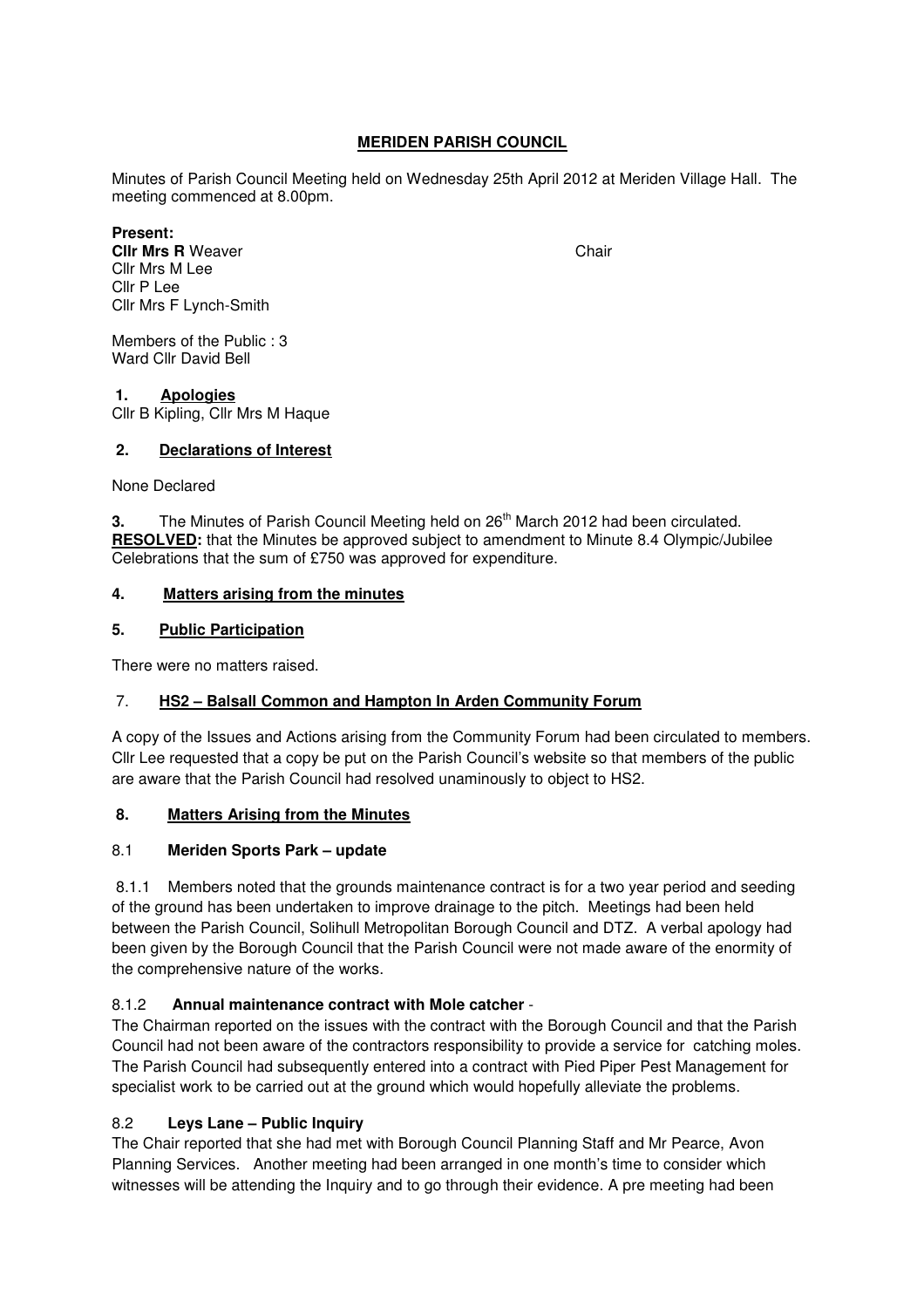arranged for Thursday, 17<sup>th</sup> May 2012 at 7.00pm. The Chair advised that the Parish Council need to consider if it wants to approve Avon Planning Services to represent the Parish Council at the Public Inquiry and to be cross examined. Members noted that the Statement of Appeal had been submitted by Avon Planning Services on behalf of the Parish Council.

**RESOLVED**:- that this matter be referred to the May Parish Council Meeting for consideration of appointment of the existing services provided by the Avon Planning Services to be extended to include representation on behalf of the Parish Council at the forthcoming Public Inquiry and associated meetings and work required in connection therewith. .

## 8.3 **Leys Lane – Update**

Members noted receipt of an email from Warwickshire County Council confirming that the contractor will begin work on site week commencing 16<sup>th</sup> April 2012, and the work is programmed to take 6-8 weeks

# 8.4 **Locum Clerk**

**RESOLVED**:- that the Chair prepare a contract for appointment of the Locum Clerk.

# 8.5 **Bank – To agree changing signatories**

**RESOLVED**:- that the Locum Clerk be authorised to make enquires and to take appropriate action with the Parish Council's Bank to ensure continuity of service.

## 8.6 **Best Kept Village Competition – Review of work required to bus shelters**

**RESOLVED**:- that a letter be sent thanking the local resident who has kindly donated £50 for red, white and blue flowers to be planted in the planters on the Green as part of the jubilee celebrations, . The Locum Clerk to liaise with the Parish Council's contractor regarding work required to the bus shelters.

## 8.7 **Meriden Library**

The Chair confirmed that a Senior Officer from the Borough Council would be present at the June Parish Council Meeting to give a presentation regarding Meriden Library.

## 8.8 **Tree – Meriden Green**

Members noted the tree had been pruned.

## 8.9 **Parish Newsletter**

Members noted that the latest edition of the Parish Newsletter had been delivered.

## **9. Queens Diamond Jubilee – celebrations**

Members considered purchase of a commemorative bench to celebrate the Queens Diamond Jubilee to be located on the site of the former public toilets in Main Road, Meriden. Concern was expressed that the bins were not being emptied at this site and the grass had not been cut. The Locum Clerk confirmed that she had approached the Borough Council for consent to the proposed location, that the cost of the bench would be £399.99 plus a charge of £50 to include delivery and appropriate varnish which can be supplied by the company with the bench. Delivery would be approximately 6 weeks from receipt of order and the company will give the Parish Council 2 days notice prior to delivery of the bench.

**RESOLVED**:- that the Locum Clerk be authorised to place an order with Cyan for a commemorative bench at a cost of £399.99 plus £50 for delivery and varnish. The Locum Clerk to request the Borough Council maintain the site of the former public toilets.

## **10. Meriden Rovers** - **Request for Donation**

Members considered a request from the Sports Co-ordinator, Meriden Rovers for the Parish Council to pay league fees for Meriden Rovers for 2012/13 and associated costs.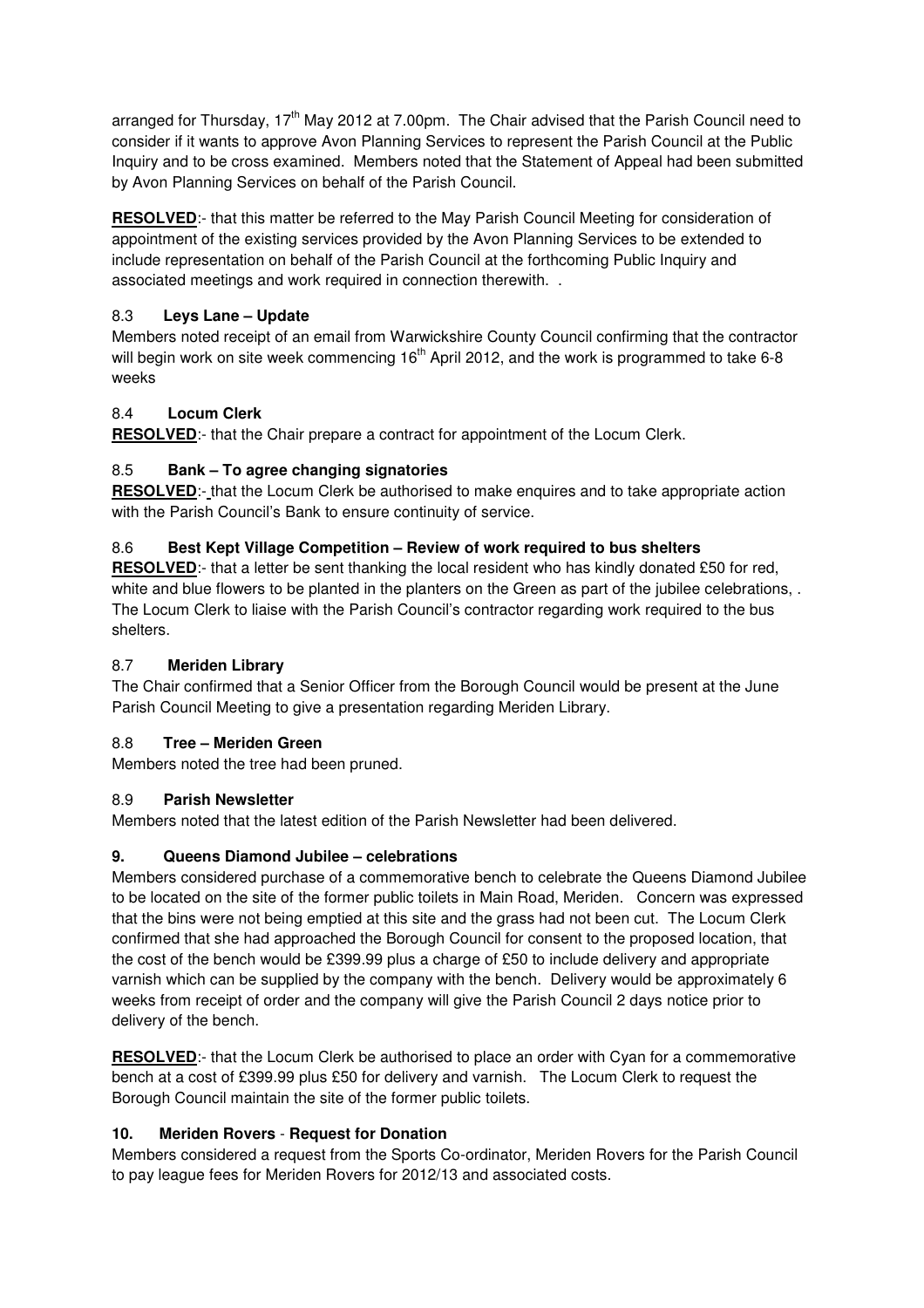**RESOLVED**:- that the Parish Council make a donation to Meriden Rovers of £191 to cover the cost of league fees, club registration fee and club insurance.

# **11. Telephone box – quotation for boxes to be painted**

**RESOLVED**:- that the Locum Clerk establish whether the existing grounds maintenance contract includes painting of the telephone box.

# **12. Heart of England Way – Membership Renewal**

**RESOLVED**:- that the annual membership to Heart of England Way be renewed at an annual subscription of £7.

# **13. Notice of Audit of Parish Council's Accounts 2011/2012**

Members noted that the nationally appointed Auditors, Clement Keys have now issued Notice of Audit. The statutory procedure for advertisement and public inspection will need to be undertaken and the accounts will be presented for approval to members at the next meeting. If these are not available for the next meeting, an additional meeting may need to be called.

## **14. WALC General Power of Competance introduced by the Localism Act 2011 and Guidance Note on insurance for organising events**

A copy of a Briefing from WALC and guidance on organising events had been circulated to members.

# **15. VCS Conference – Solihull Sustain**

Members noted the invitation to attend the Solihull VCS Conference, details of which could be found at http://solihull-sustain.org.uk/2012/04/vcs-annual-conference.

# **16. EON – Application for VAT at reduced rate**

**RESOLVED**:- that Members approve the Chair signing the application for VAT at a reduced rate with EON..

## **17. Planning Matters**

Planning application 2012/307 446 Meriden Sports Pavilion, Main Road, Meriden new storage facility for external sports equipment storage - plans available on line at http//www.solihull.gov.uk/planning/dc/viewAppDetail.asp?Y=2012&R=446 Members viewed the application for a storage facility to be built, designed to blend in specifically and to match existing brick in pavilion. Members considered the new facility to be provided would be a big improvement to the existing structure.

Planning application 2012/391 – 115 Fillongley Road, Meriden – two storey side and single storey rear extension (resubmission of previous application 2011/1770) - plans available on line at http//www.solihull.gov.uk/planning/dc/viewAppDetail.asp?Y=2012&R=391

**RESOLVED:**- that the Parish Council's previous comments are submitted.

Planning application 2012/279 – Manor Hotel Meriden Ltd 127 Main Road, Meriden - plans available on line at http//www.solihull.gov.uk/planning/dc/viewAppDetail.asp?Y=2012&R=391

**RESOLVED**:- Members viewed the application on line, but resolved not to comment as full details of the application could not be accessed.

## **18. Warwickshire County Council – Warwickshire Waste Core Strategy – Publication Consultation (Regulation 27)**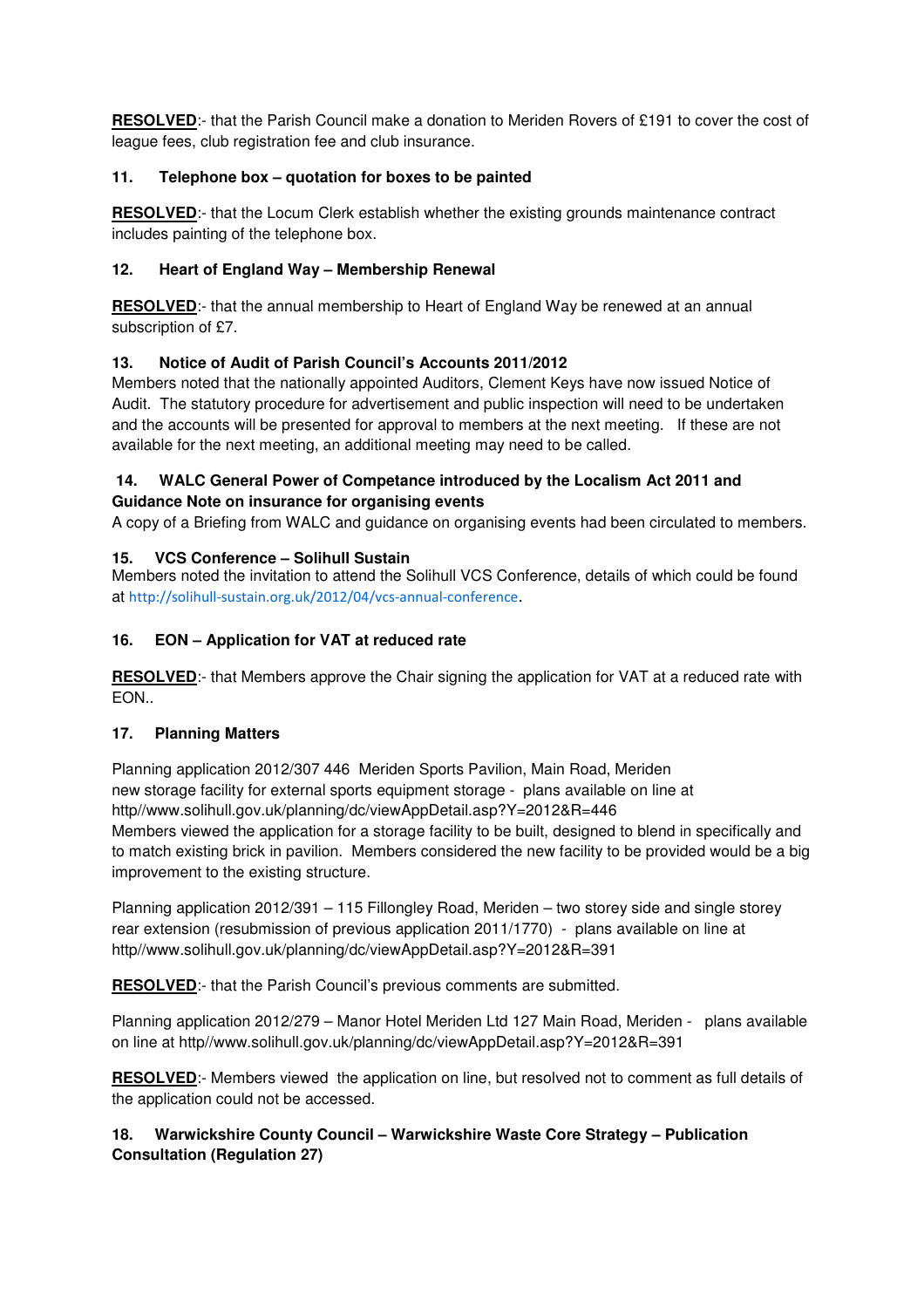**RESOLVED:-** that Cllr Kipling be delegated to prepare a response on the Waste Core Strategy for the Parish Council to submit.

#### **19. Finance**

1) Income

Precept - The Chair confirmed that payment of the Precept had been received and banked.

| 2) Accounts for Payment - Parish Council                                                                |         |
|---------------------------------------------------------------------------------------------------------|---------|
| Heart of England Way Association<br>Membership renewal                                                  | £7.00   |
| <b>SLCC</b><br><b>Advertisement for Clerk</b>                                                           | £90.00  |
| I Richards<br>Collection of parish council records and transporting to archive                          | £95.00  |
| I Richards<br>Collection of parish council records to pavilion                                          | £45.00  |
| I Richards<br>maintenance work at Allotments (excavation/repair of leaking pipe)                        | £245.00 |
| Ian Geddes – update of website Jan-March 2012                                                           | £24.75  |
| <b>Avon Planning Services</b><br>Appeal re Leys Lane Allotments                                         | £705.00 |
| I Richards - Library Noticeboards<br>Provision and erection of two noticeboards                         | £870.00 |
| 3) Accounts for Payment - Pavilion                                                                      |         |
| I Richards - Spare Tap Control for Pavilion £35.00<br>To be queried                                     |         |
| I Richards – disabling of public tap at Pavilion<br>on 3rd April 2012                                   | £25.00  |
| Meriden Rovers Football Club<br>Request for donation to meet league fees/registration fee/<br>insurance | £191.00 |
| Running Imp International Sports Limited                                                                | £263.94 |
| EON - Payment by Direct Debit - for approval only)                                                      | £245.00 |
| direct debit - television licence - playing fields for approval only                                    | £24.25  |
| direct debit to Orange for Wireless - M.Lee                                                             | £18.00  |
| <b>BT Online Bill</b>                                                                                   | £112.80 |